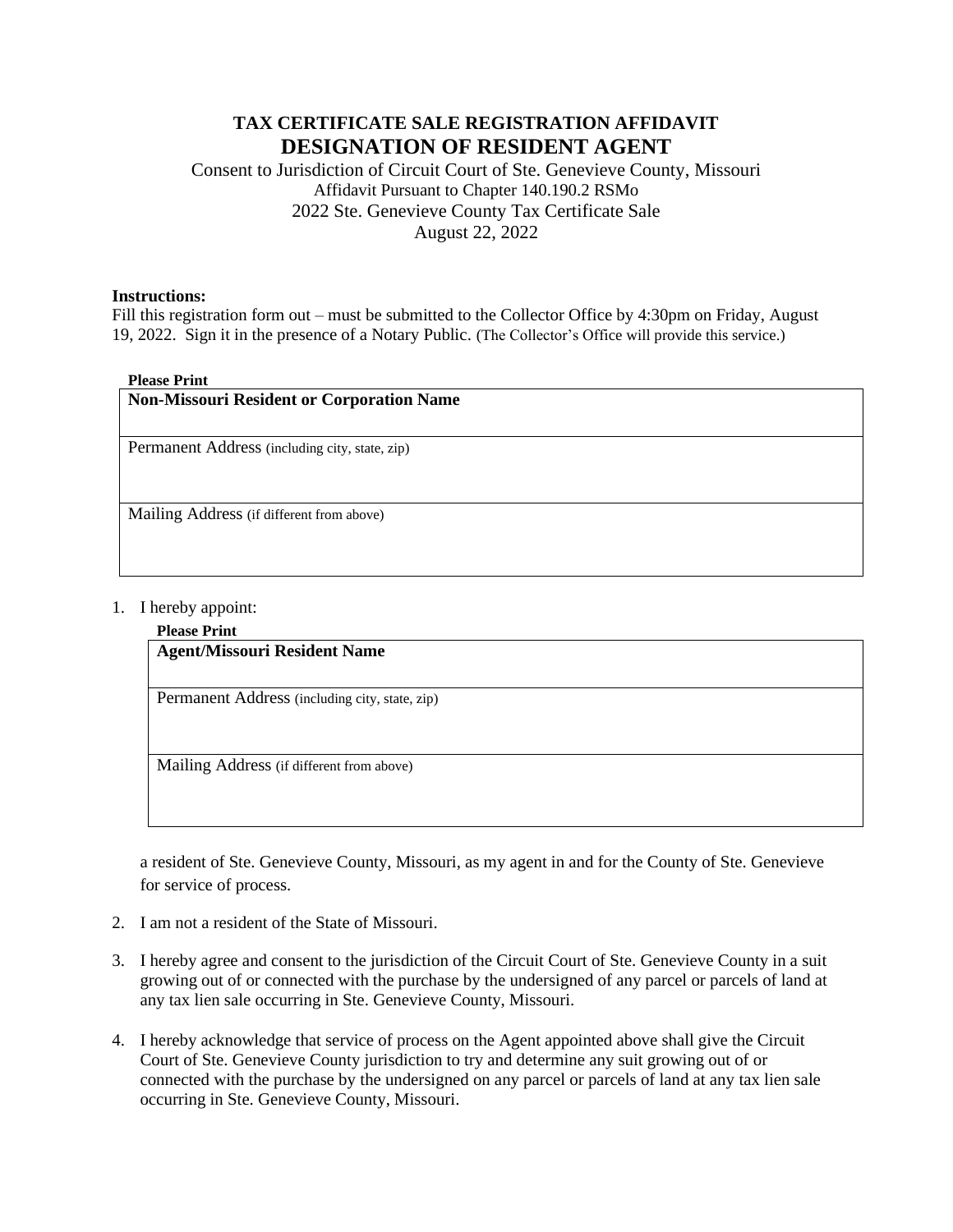- 5. Attached hereto as Exhibit A is an affidavit of Agent Appointment Acceptance, whereby my Agent consents to the jurisdiction of the Circuit Court of Ste. Genevieve County, Missouri.
- 6. To the best of my knowledge, my Agent is currently not delinquent on any tax payments on any property, whether real or personal, including but not limited to properties on which title is held individually or jointly.
- 7. To the best of my knowledge, my Agent is not a member of any corporate entity (including LLCs) or partnership, nor does my Agent have any position in which he/she shares in the profits and losses of any corporate entity or partnership, that is delinquent on any tax payments on any property, whether real or personal.
- 8. I understand that the Collector's Office follows Chapter 140 of the Revised Statutes of Missouri and I am responsible for understanding the contents of these statutes. The Collector's Office is not responsible for interpreting the Missouri State statutes for me.
- 9. To the best of my knowledge, my Agent is bidding on my own behalf, so I may personally (or in the name of the bidder stated above) own, possess, and profit from the properties I seek to purchase. Neither I nor my Agent is acting on behalf of any person or entity that is delinquent on any tax payments on any property, whether real or personal, nor am I or my Agent acting on behalf of any person that has been disqualified from participation in the Ste. Genevieve County tax sale for any reason.
- 10. I understand that by signing below, I am swearing the information given to be true. A false affidavit will invalidate any purchase made by me.

Further affiant sayeth naught.

Signature of affiant (NON-RESIDENT) Date

\_\_\_\_\_\_\_\_\_\_\_\_\_\_\_\_\_\_\_\_\_\_\_\_\_\_\_\_\_\_\_\_\_\_\_\_\_\_\_\_\_\_\_\_\_\_\_\_\_\_\_

In witness hereof the undersigned has executed this Affidavit and had affixed his/her hand this

 $day of$   $, 20$ 

Subscribed and sworn to before me this \_\_\_\_\_\_\_\_\_ day of \_\_\_\_\_\_\_\_\_\_, 20\_\_\_\_\_.

\_\_\_\_\_\_\_\_\_\_\_\_\_\_\_\_\_\_\_\_\_\_\_\_\_\_\_ \_\_\_\_\_\_\_\_\_\_\_\_\_\_\_\_\_\_\_\_\_\_\_\_\_\_\_\_\_\_\_

My Commission Expires Notary Public